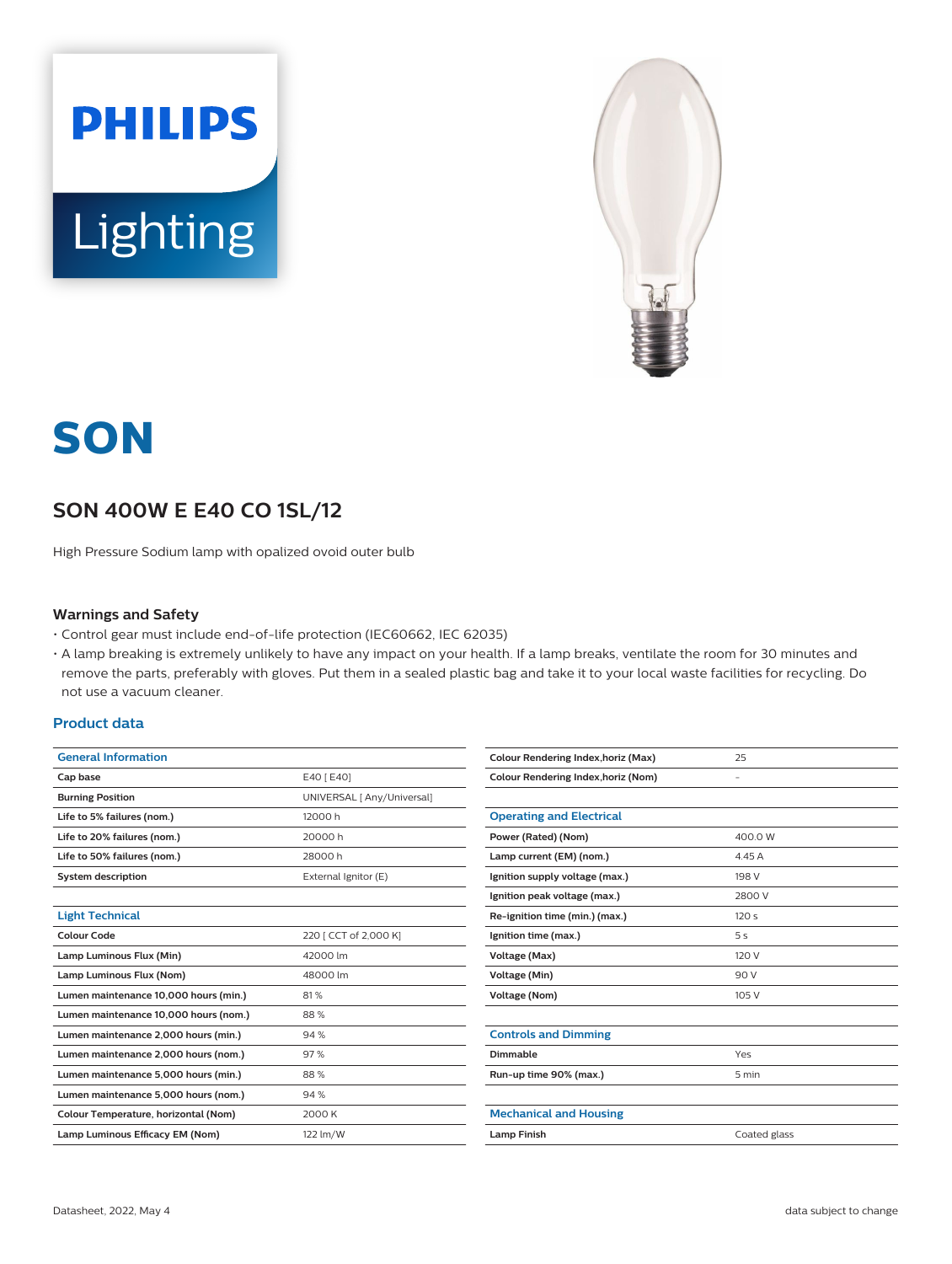| <b>Bulb shape</b>                    | ED120 [ ED 120mm] |  |
|--------------------------------------|-------------------|--|
|                                      |                   |  |
| <b>Approval and Application</b>      |                   |  |
| Mercury (Hg) content (nom.)          | 24.5 mg           |  |
| Energy consumption kWh/1,000 hours   | 440 kWh           |  |
|                                      |                   |  |
| <b>Luminaire Design Requirements</b> |                   |  |
| Bulb temperature (max.)              | 350 $°C$          |  |
| Cap-base temperature (max.)          | 250 °C            |  |
|                                      |                   |  |
| <b>Product Data</b>                  |                   |  |
| Full product code                    | 871150021032615   |  |

| Order product name                | SON 400W E E40 CO 1SL/12 |  |  |
|-----------------------------------|--------------------------|--|--|
| EAN/UPC - product                 | 8711500210326            |  |  |
| Order code                        | 928487000091             |  |  |
| Local order code                  | SON400WGES               |  |  |
| SAP numerator - quantity per pack |                          |  |  |
| Numerator - packs per outer box   | 12                       |  |  |
| <b>SAP</b> material               | 928487000091             |  |  |
| SAP net weight (piece)            | 0.246 kg                 |  |  |

### **Dimensional drawing**



| SON 400W E E40 CO 1SL/12 | $122 \text{ mm}$ | 290 mm |
|--------------------------|------------------|--------|
|                          |                  |        |

**Product D (max) C (max)**

#### **Photometric data**



**LDLD\_SON-Light distribution diagram LDPO\_SON-Spectral power distribution Colour**